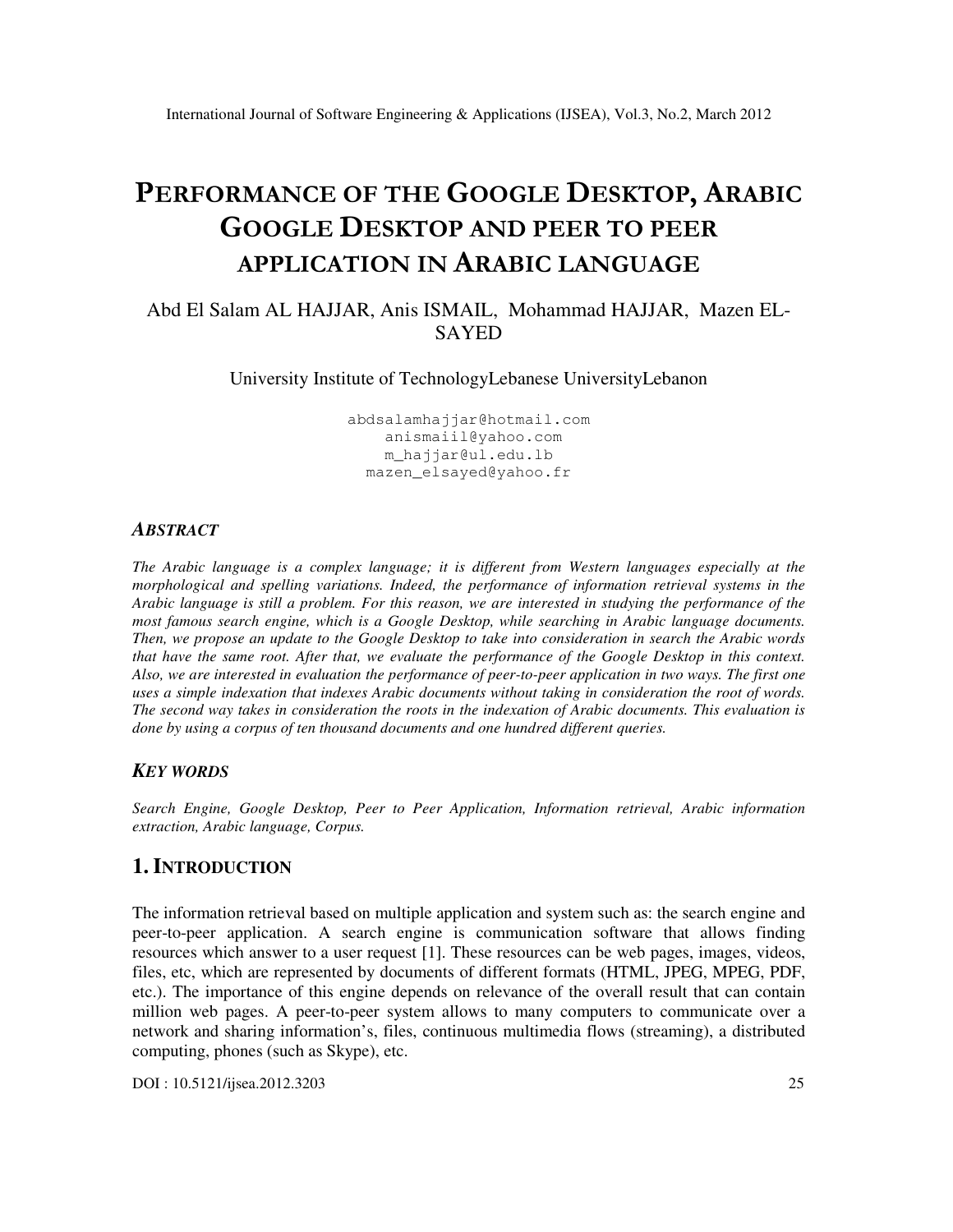The performance of the information retrieval systems varies with the used language, and depends on nature and complexity of the language, in which the request of research is formulated. These systems are mainly based on an automatic treatment of the natural language. These treatments change from one language to another, and may depend on particular characteristics of a language [2]. So, it is easy to see the role the structure of a natural language, in the way, in which one can access to the information in documents of the same language. The performance of search engines and peer-to-peer applications depends mainly on the efficiency of the indexing methods and the information retrieval, which constitute the heart of these systems [3] [4][5][6]. The powerful of the available search engines and peer-to-peer applications which are primarily developed for the Western languages, such as English, is increasing gradually. Although, it is clearly less, in case of the Arabic language, probably because of morphological specificities and structural characteristics of Arabic language compared to the Western languages [7][8][9][10][11][19][20]. Indeed, few studies have focused on studying the performance of such systems in Arabic language. For these reasons, we are interested in studying the performance of these engines and one peer-to-peer application to extract the relevant information from the Arabic documents. With this intention, we choose the most famous search engines, as Google, and we choose the version that can run on a local computer (Google Desktop), and we choose also one peer-to-peer application that we have developed. Then, we update the Google Desktop researcher by adding a layer that takes the query and finds its root and then retrieves all the words derived from this root, and submit the set of these all words to Google Desktop. In the other side, we update the indexation procedure in peer-to-peer application, for every word found in the document indexed with all the words derived from the same root. Therefore, we will present in this paper the performance of the Google Desktop, Google Desktop updated, peer-to-peer application with a simple indexation and peer-to-peer application with an advanced Arabic indexation in Arabic language.

The following section presents the general architecture of the Google search engine. In Section 3, we present the general architecture of the peer-to-peer application. In the section 4, we present the methodology and the corpus used to perform our experiments. Next, the results are given in Section 5. Finally, we finish by a conclusion.

# **2. SEARCH ENGINE**

A search engine can provide a set of documents in response to a given query [1]. The entry of the engine is a query which can be only one word, a set of words or a phrase. The engine analyzes each word of the query and checks its index, while starting with the statistical analysis to find the documents containing exactly the word, or the phrase of the request. Then it tries to use the techniques of automatic processing of the natural language, to find a list of the most relevant documents. The result contains a short summary, containing the title and sometimes an outline of each document belonging to them. The search engines traverse all the visited pages of the web to feed their databases with copies of these documents. Then, the search engines analyze the contents of these documents, to determine the key words, as titles, headings, contexts of the document, etc. The resulting data are stored in a database [22] [23].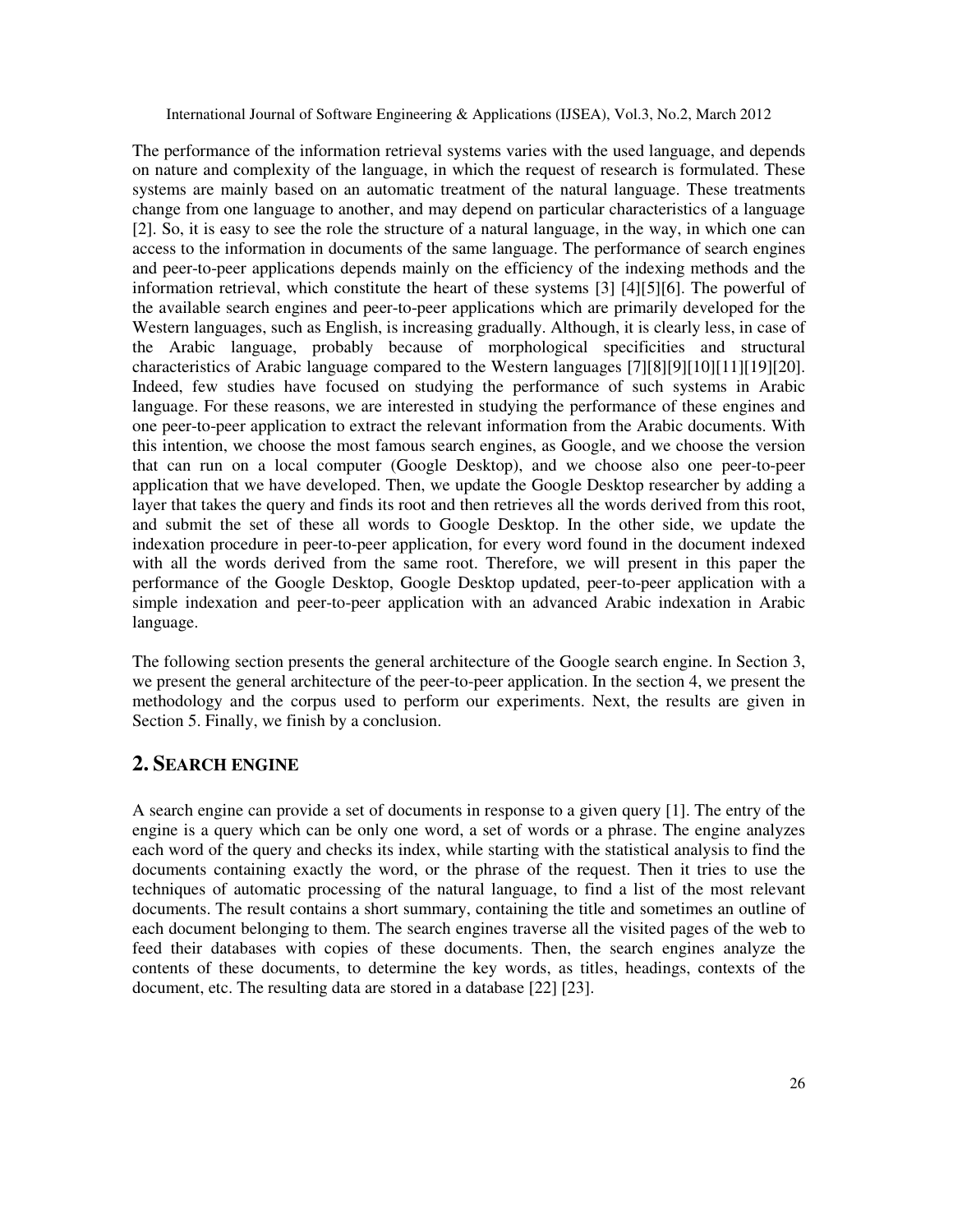#### **2.1. Google Desktop**

Google Desktop is one of the most popular utility in desktop searches. It is designed for usage on a single-user Windows machine. In a multi-user environment, if user with administrative rights installs and runs Google Desktop, the index of files find by users, regardless of their owner. Google experienced negative publicity from a number of sources after the initial release of the product which has been widely reported in the press, with many cite as a potential security weakness. Just Google Desktop indexed all the files that access is given, highlighting the security issues of multi-user systems and the dependence of the administrative accounts on Windows, rather than the cause of these problems. For many, this represents a failure to design effective if is not secure.

Google Desktop also had other problems discovered in it, resulting from a study that is done by Rice University, indicating that the vulnerabilities existing in the integration of Google Desktop and the Google search engine on the Internet. Google has since claimed to have patched the vulnerabilities announced in this document, but did not discuss what steps have been taken to ensure this. Google has also maintained that there was no evidence to suggest that these vulnerabilities have been exploited (NA 2005 rapport).

The second release of the Google Desktop adds an improvement for user interface and the ability for users to determine what types of documents are initially indexed by the program - allowing users to have more control over files stored by the program. The second version of Google Desktop also added a "sidebar", an application that uses plug-ins to present information for both Internet and clean storage of Google Desktop. Plug-ins included pictures found on the computer, e-mail in recent years, weather information and a quick search [27].

## **2.1. Google Desktop Updated**

In our study, we recall a pertinent document related to a query which is the document that contains the same query word or contains a word derived from the same root of the query word. For that, we update the Google Desktop researcher by adding a layer that takes the query and finds its root and retrieves all words derived from this root and submit the set of all these words to Google [23].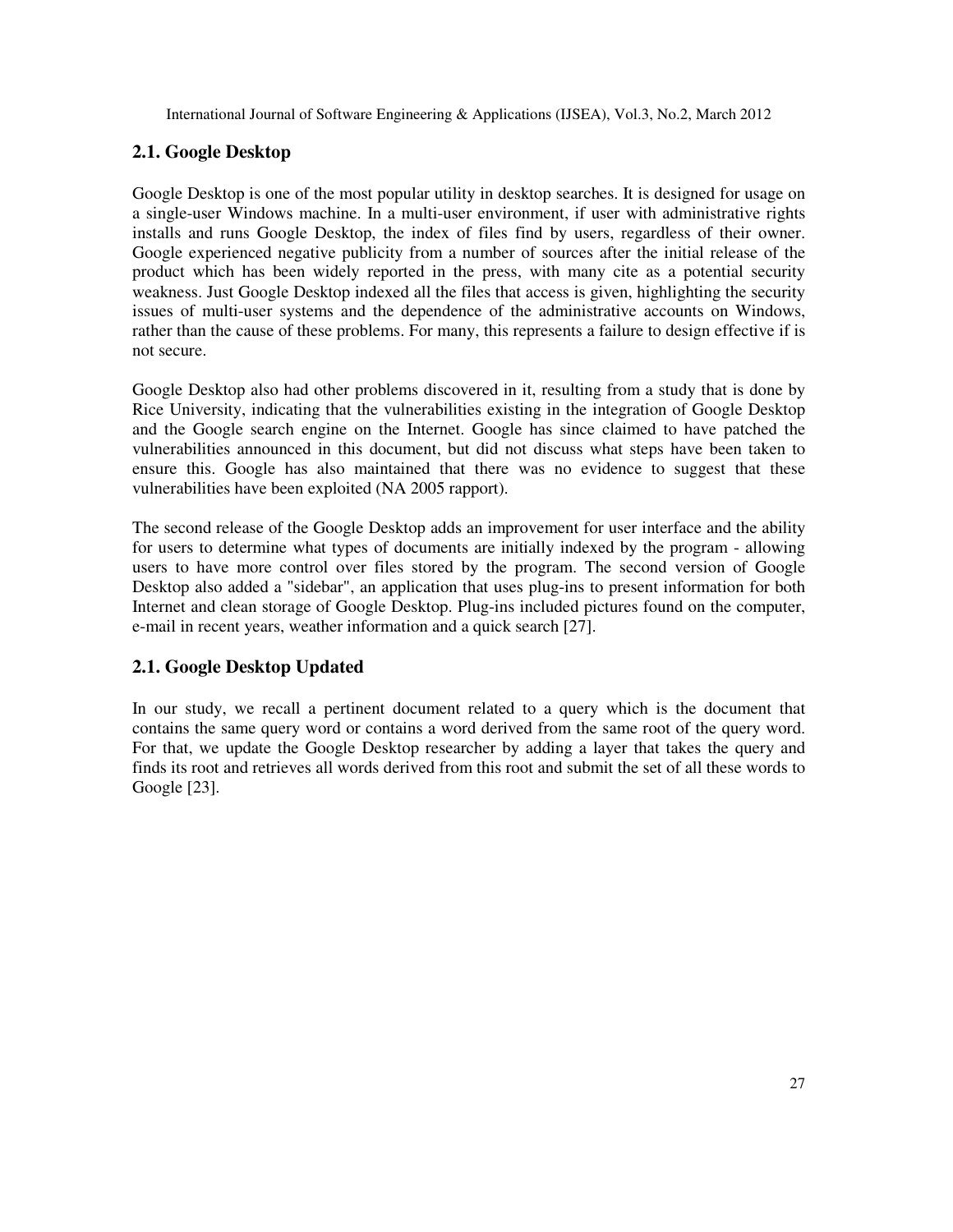

Figure 1. The documents must be found by updated Google engine in the case of query "المأكول "and its dependent words.

# **3. PEER-TO-PEER APPLICATION**

The idea of peer-to-peer (P2P) computing offers new opportunities for building highly distributed data systems. Specifically, the P2P computing provides a very efficient way of storing and accessing the distributed resources. Peer-to-peer systems are distributed systems without any centralized control in which each node shares and exchanges data across the network (peer-topeer network). The features of recent peer-to-peer systems: redundant storage, permanence, selection of nearby servers, anonymity, search, authentication, and hierarchical naming. They also offer the potential for low cost sharing of information, autonomy and privacy since they take the advantage of decentralization by distributing the storage information and computation cost among the peers, in addition to the ability to pool together and harness large amounts of resources. The strengths of existing P2P systems include self-organization, load-balancing, adaptation, and fault tolerance.

Before the appearance of internet access services by suppliers and the remarkable success of Napster [23], systems for sharing and exchanging information among computers were limited to client-server model such as the World Wide Web (WWW), local area networks (LAN) and software of FTP (File Transfer Protocol). Currently, the Internet is increasingly used; many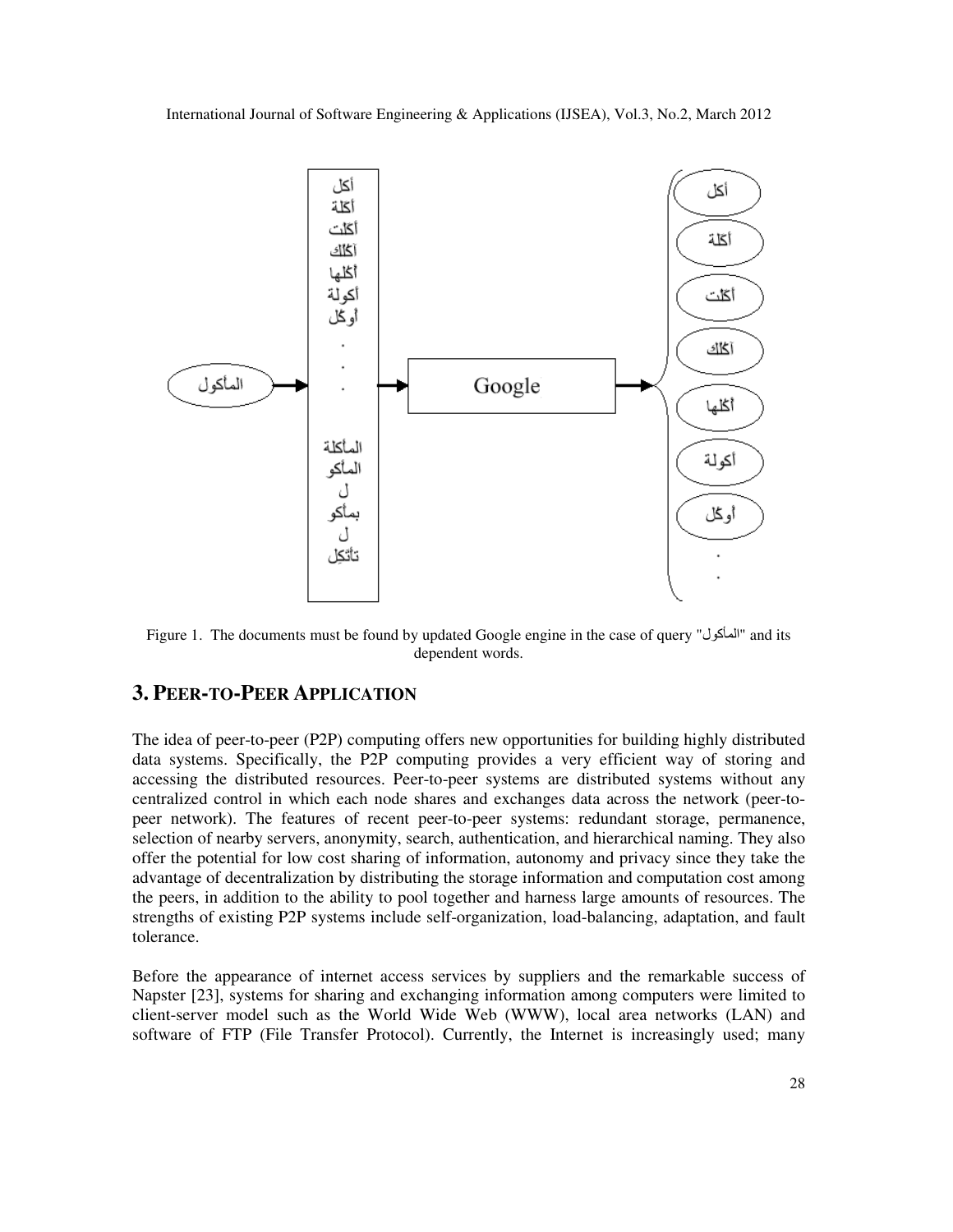applications use the network and consume bandwidth. Thus, the system has outgrown its original client-server design.

The peer-to-peer (P2P) systems search to form relations between the users for enabling them to pool resources such as processors, memory space, even if their initial motivation was to share files. They are used nowadays by various applications requiring decentralization. Paradigm (P2P) [25] began to flourish in a high growth by allowing each user of a network to play the role of client or server. In general, a P2P system is (more or less) composed (with or having) of a protocol for communication between peers. Algorithms finding the resources and application are at the top of the distributed environment, through direct exchange between peers. P2P technology allows an optimal sharing of computer resources and services such as information, files, processing and storage.

Napster systems [24] suggested downloading music files by using a central server for linking users. This allowed providing answers to queries in low delays. Then, the system Gnutella [26], fully decentralized, was implemented. Sharing information was so easy since any user could provide resources and get them on the network. Yet, the fact that these systems were decentralized posed another problem; i.e., how to get right answers to such queries while ensuring rapid and efficient way?

## **3.1. Indexation simple**

P2P systems are widely used for sharing data or documents on a large scale. Usually, search query information, such as Google, is expressed by a set of keywords. In P2P systems, documents verifying these keywords (or part of these keywords) are considered relevant for this query. In contrast, in the domain of information retrieval, the goal is to get a list of the most relevant documents across the network. Thus, for the information retrieval in P2P systems, the challenge is not only to find the documents that are the most relevant to the user query, but also to retrieve documents efficiently. Our P2P system is a natural convergence between P2P systems and distributed databases.

Each peer shares data through relational database described by keywords. To find the relevant peers at this Query, this peer send its query to all its godfather "Super-Peer" do that matching keywords, describing the relations of the query with those described in its database and therefore these relevant relationships resent to the initiator peer.

## **3.2. Advanced Arabic indexation**

P2P data indexing has recently attracted a great effort of many researches. For various proposed schemes, we enhance our method to operate with different queries from one keyword, like range of queries. When a peer sends a query with one word, we extract the root of this word then for each word derived set of word, each of it a single of query to be executed.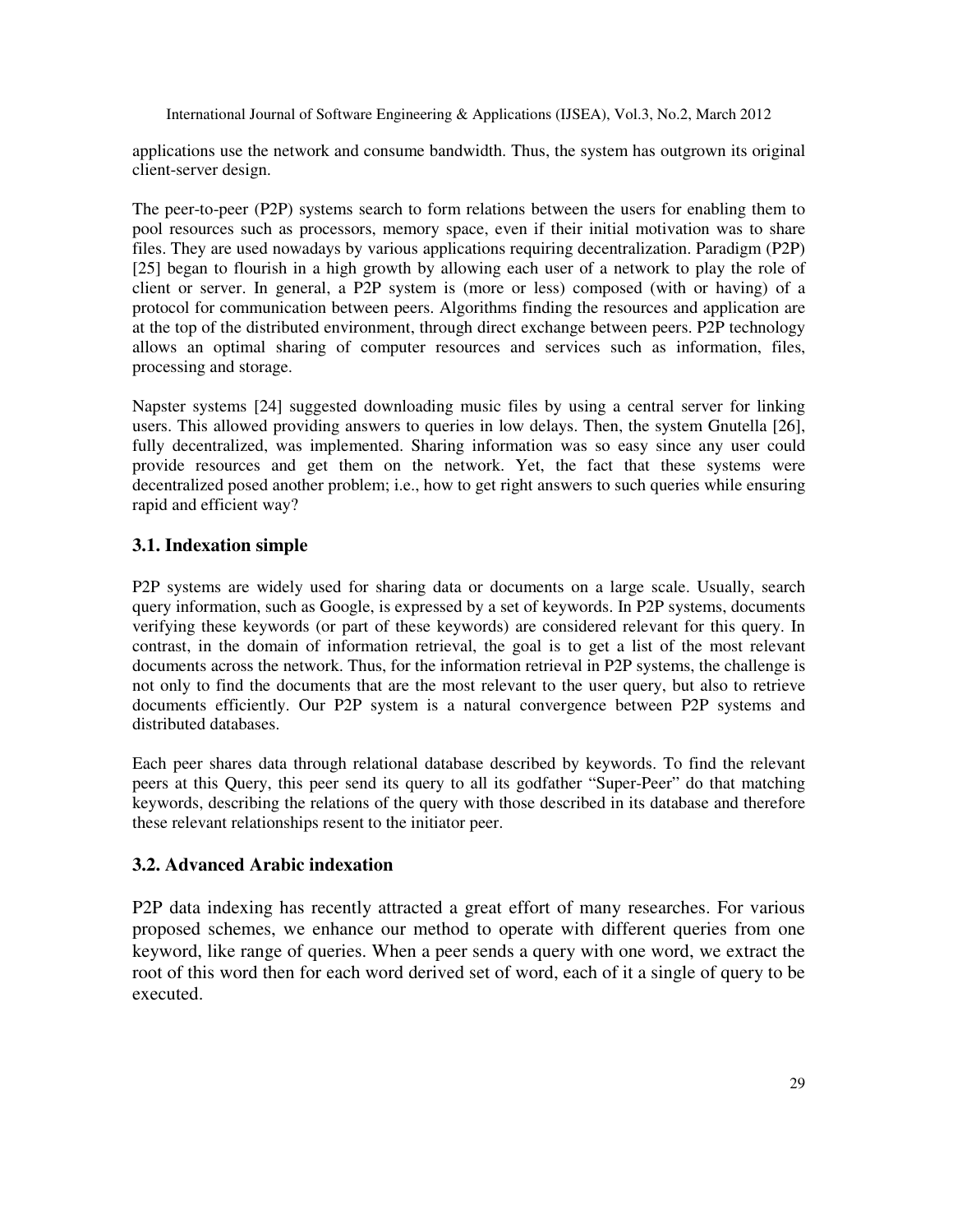#### **4. EVALUATION METHODOLOGY**

We were interested to study the performance of the information retrieval systems for extracting relevant information from the Arabic documents. To do this, we selected the following research applications Google Desktop, Google Desktop updated, peer-to-peer application with simple indexation and peer-to-peer application with advanced Arabic indexation to perform our experiments. So we present in this part the performance of these applications in Arabic.



To evaluate the performance of research applications (search engines) on documents in Arabic, we installed research applications on network architecture in the peer. In addition, we have prepared an evaluation corpus with a set of queries and we followed an evaluation procedure to test or control our experiments [23].

#### **4.1. Corpus**

The corpus that we have built is a set of ten thousand documents in Arabic text format. The construction of this corpus is done in the following way:

- We selected 100 different Arabic roots (أكل, لعب ,...(.
- For each root, we selected 100 different words (يأكلون, يلعبون ,....(.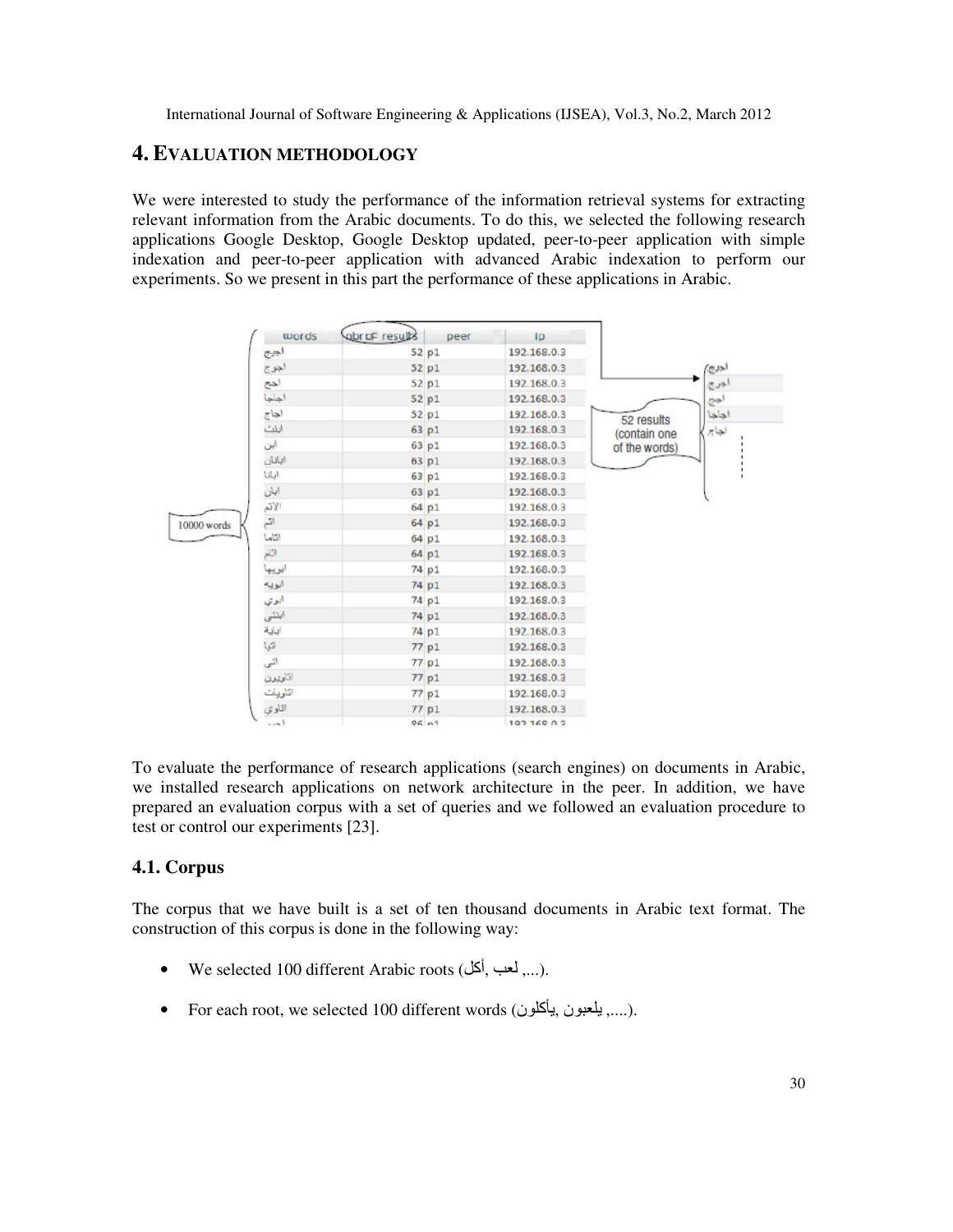So we have 10,000 words from the words we generated, thus 10,000 documents each containing one of these words.

These documents are distributed on the peers of the network as follows:

- There are 4 peers; each peer contains documents that contain words that are related to 25 roots, which means we will have 2500 documents.
- As a result, there are two super peers, and then each super peer has 5000 documents that are related to 50 roots.



Figure 3. General architecture of Arab documents distribution on a peer-to-peer network.

## **4.2. Procedure**

The procedure is done in an automatic way according to the following steps:

- For each application, we have implemented a function that takes as an input, a set of words (words as queries), then the user uses the procedure for each application, even Google desktop, because there is a publishing service for him, and finally this function is used to save queries with the results in a database.
- We chose a set of 100 queries, each query consists of a single word, and we have saved them in a database.
- We analyzed manually the relevant documents for each query, and attached the titles of these documents with each query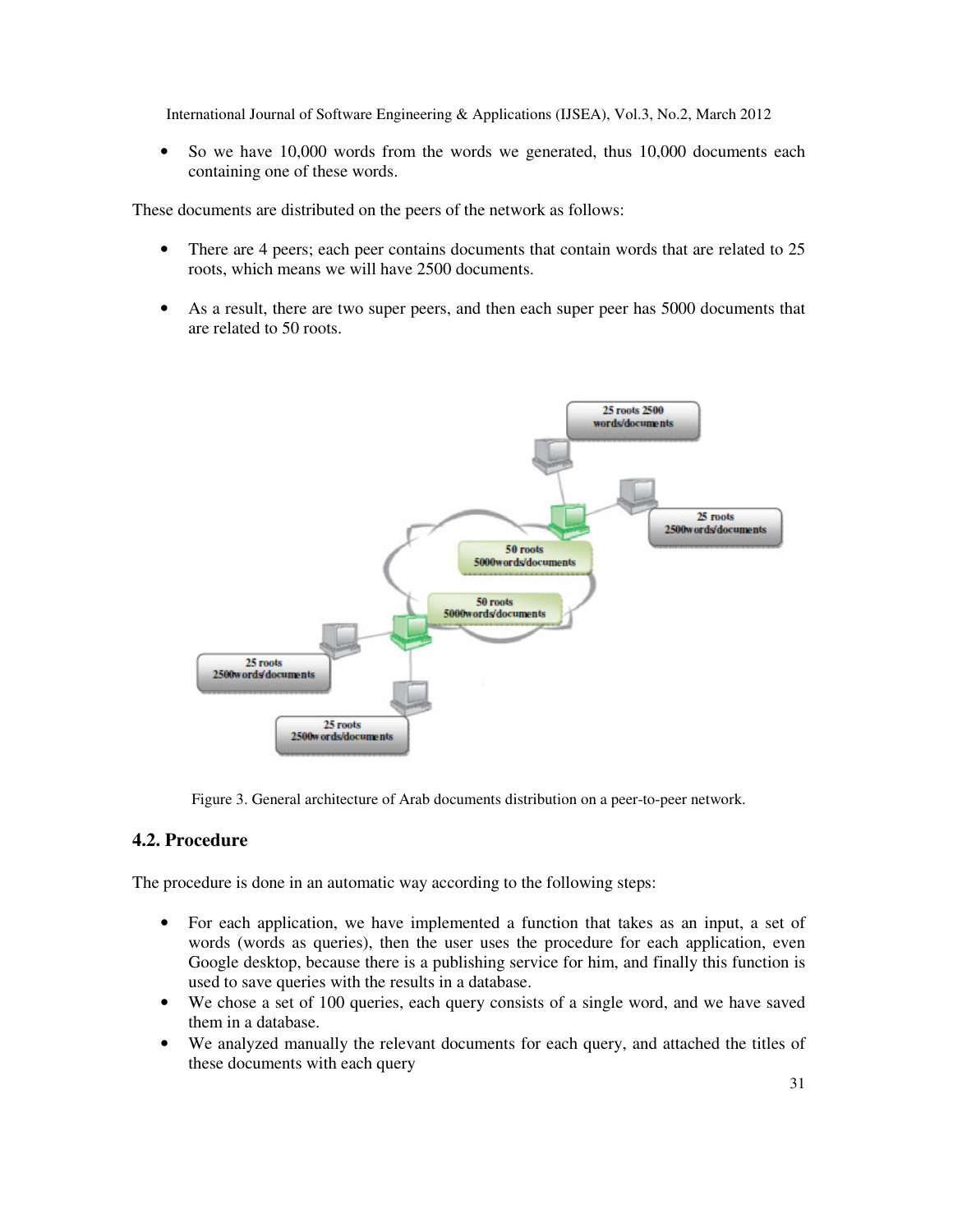- Execute the 4 functions already implemented on the 100 requests
	- 1. For Google Desktop
	- 2. For Google Desktop Updated
	- 3. For the purpose peer-to-peer, which is the primary index for each document based on a single keyword (only the word that is in the document)
	- 4. For the purpose peer-to-peer, where the index is an advanced for each document according to several keywords (only the word that is in the document and all words that have the same roots).



Figure 4. Procedure of research on peer to peer architecture with the three research applications.

#### **4.2. Measures**

To evaluate the results of each query, we used traditional measures, the precision and the recall that are used in information retrieval. Assuming that for a query Q, the SFound Results overview and SRelevant that is the number of relevant documents, then these measures are:

• Accuracy: For a query Q, the precision indicates the proportion of relevant documents among the documents found (1).

$$
P = \frac{|S_{\text{Relevant}} \cap S_{\text{Found}}|}{S_{\text{Found}}}
$$
\n(1)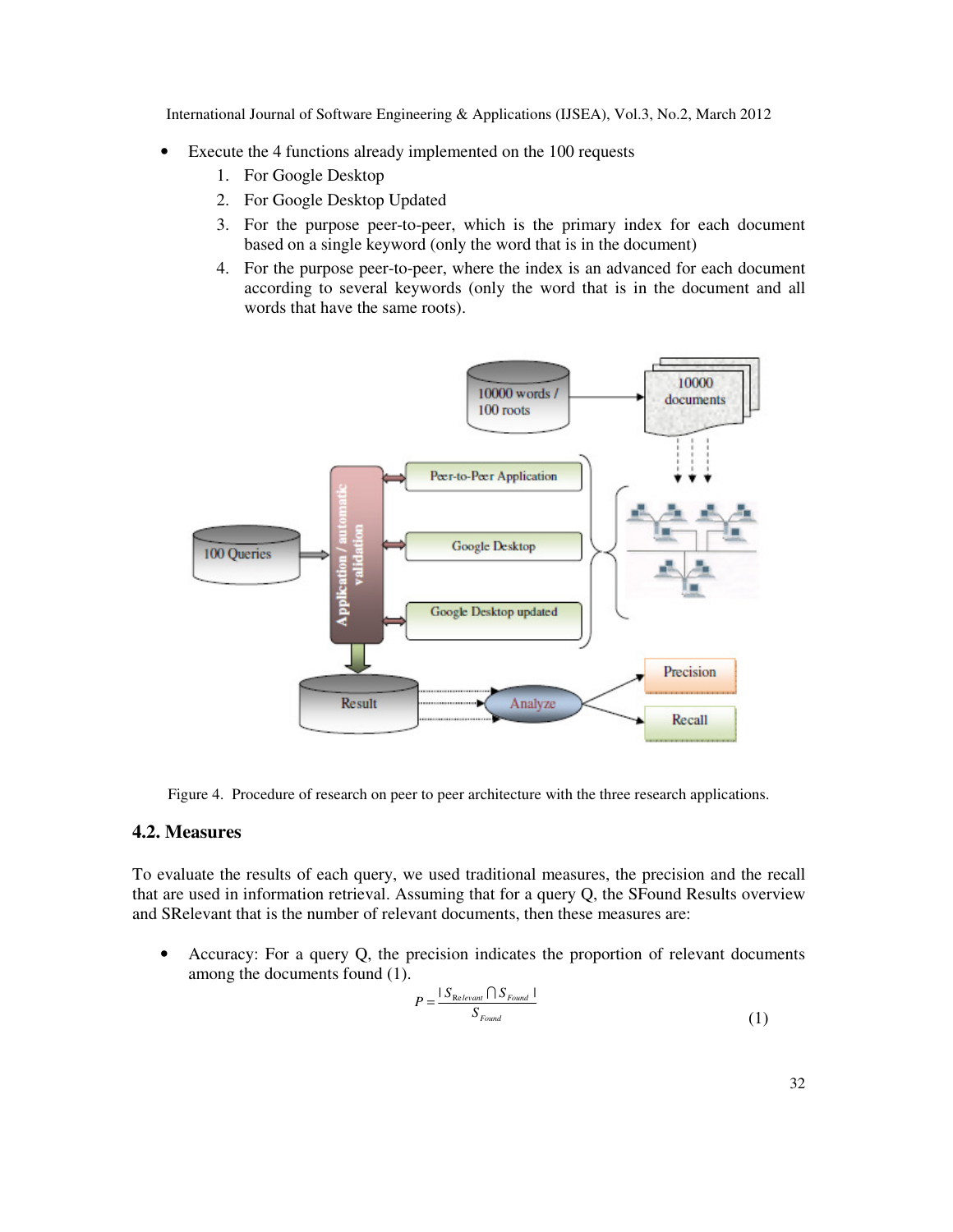• Reminder: For a query Q, recall measures the proportion of relevant documents in Q that have been found (2).

$$
R = \frac{|S_{\text{Re} \text{levant}} \cap S_{\text{Found}}|}{|S_{\text{Re} \text{levant}}|}
$$
 (2)

# **5. RESULTS**

As the evaluation procedure is done four times, so these results presented in four tables have the same structure. The first column gives the query started. These requests are all formed of a single word. The second column contains the key words of documents found for each query. The third and fourth columns present respectively the precision and recall for each query.

#### **5.1. Google Desktop**

|                                                            | Document                                             |           |         |                                    | Document                       |           |        |
|------------------------------------------------------------|------------------------------------------------------|-----------|---------|------------------------------------|--------------------------------|-----------|--------|
| Query                                                      | contains                                             | Precision | Recall  | Query                              | contains                       | Precision | Recall |
| اءُر'<br>آخر                                               | أخُرٌ                                                |           | 0.0108  | أصلاد                              | أصْلاد                         |           | 0.0161 |
| للأفنكة                                                    | للأفيكة                                              |           | 0.0147  | <u>يُض</u> اربُه                   | يُضاربُه                       |           | 0.0063 |
| الأنمَّة                                                   | الأنقة                                               |           | 0.0049  | يَطْبَعُه                          | يَطْبَعُه                      |           | 0.0100 |
|                                                            |                                                      |           | 0.0068  | <u>الْطَّرْماذِ</u><br>طَهْرِها    | الطَرْماذِ                     | 1         | 0.0625 |
| <u>بحرانی</u><br>بَرْقَها                                  | بحرانى<br>بَرْقَها                                   |           | 0.0044  |                                    | طَهْرُهَا                      |           | 0.0073 |
| وبَصَٰرْتُ                                                 | <u>وبَصُرْتُ</u>                                     |           | 0.0052  | ظهوركم                             | ظهوركم                         |           | 0.0030 |
| وابْتَكَرَ                                                 | وابْتَكَرَ                                           |           | 0.0052  | والاستغتاب                         | والاستغناب                     |           | 0.0063 |
| أبيات                                                      | أبيات                                                |           | 0.0090  | والعَجَمات                         | والعَجَمات                     |           | 0.0052 |
| اثَرَنْتُ                                                  | اثْرَدْتُ                                            |           | 0.0204  | عِذَارُها                          | عِذَارُهَا                     | 1         | 0.0027 |
| وثَوَرانهُ                                                 | وثَوَرانهُ                                           |           | 0.0133  |                                    |                                | 1         | 0.0017 |
| إجذاعه                                                     | إجذاعه                                               |           | 0.0158  | <u>وعراض</u><br>يَغْرقُ<br>عَشَوات | <u>وعِراض</u><br>يَغْرِقُ      | 1         | 0.0033 |
| والجزء                                                     | <u>والْجَزْمُ</u>                                    |           | 0.0166  |                                    | عَشَوَات                       |           | 0.0096 |
| ر جبري<br>جَمير<br>الجُهد<br>والحارقةُ                     | كنين<br>جَمير<br>الجُهد<br>يَحْبِسُ<br>حُدُود        |           | 0.0064  | بالمغضد                            | بالمغضد                        |           | 0.0068 |
|                                                            |                                                      |           | 0.0087  | كَفَّذَةٌ                          | عُقْدَةٌ                       |           | 0.0049 |
|                                                            |                                                      |           | 0.0087  | عُمُرَه                            | عُمُرَه                        |           | 0.0033 |
|                                                            |                                                      |           | 0.00952 | عَنَنٌ                             | عَنَنٌ                         |           | 0.0088 |
|                                                            |                                                      |           | 0.00493 | تَغْيير                            | تَغْيير                        |           | 0.0069 |
| <u>و—ب<br/>وحَسِرَ</u><br>والمَحْضَرُ<br>وحَكَمْ <u>تُ</u> |                                                      |           | 0.00826 | غارمٌ                              | غارمٌ                          |           | 0.0137 |
|                                                            |                                                      |           | 0.00538 | وغَلِقَت                           |                                |           | 0.0086 |
|                                                            | .<br>و حَكَمْتُ                                      |           | 0.00538 | الفُرُوج                           | <u>و غَلِقَّت<br/>الفَرُوج</u> |           | 0.0069 |
| ۡحَمَاۃَ                                                   | حَمَاةَ                                              |           | 0.01136 | <u>بالفَرَّاط</u><br>الفَطْرُ      | بالفَرَّاط                     |           | 0.006  |
| تُحَمَّما                                                  | تُحَمَّما                                            |           | 0.00503 |                                    | الفطّرُ'                       |           | 0.0079 |
| خَبيث                                                      | خَبِيِثَ<br><u>وخَرْدَل</u><br>المَخْصَرَة<br>كخَفاه |           | 0.00926 | أفْوَاق                            | <u>أفْوَاق</u>                 | 1         | 0.0063 |
| <u>وخَرْدَل</u>                                            |                                                      |           | 0.05882 | وقُدُوحُ                           |                                |           | 0.0091 |
| الْمَغْصَرَة                                               |                                                      |           | 0.01176 | تَقْرِير                           | <u>تَقْرَير</u>                |           | 0.0059 |
| كخفاه                                                      |                                                      |           | 0.02128 | القَرَنِ                           | القَرَنِ                       | 1         | 0.0031 |
| و خَلَيْطَم                                                |                                                      |           | 0.00599 | قَصْرُكَ                           | قَصْرُكَ                       |           | 0.0030 |
| والخَلِيقُ                                                 | <u>وَالْخَلِيقُ</u>                                  |           | 0.0030  | الاقطاع                            | الاقطاع                        | 1         | 0.0026 |
| المُخَيَّل                                                 |                                                      |           | 0.0069  | وَقَلَبْتُ                         | وَقَلَبْتُ                     |           | 0.0060 |
| والذَّرْذَرَةُ                                             |                                                      |           | 0.0142  | و قَنْطُر                          | و قَنْطُر                      |           | 0.0233 |
| أدْهَمَهُ                                                  | أدْهَمَهُ                                            |           | 0.0108  | ڹٚػڷڹؙ                             | <u>بُّكاتَبُ</u>               | 1         | 0.0062 |
| ذَنائٹ                                                     | ذَنائٹ                                               |           | 0.0065  | وتَكَرَّمَ                         |                                |           | 0.0048 |

Table 1. Results of hundred queries to Google Desktop.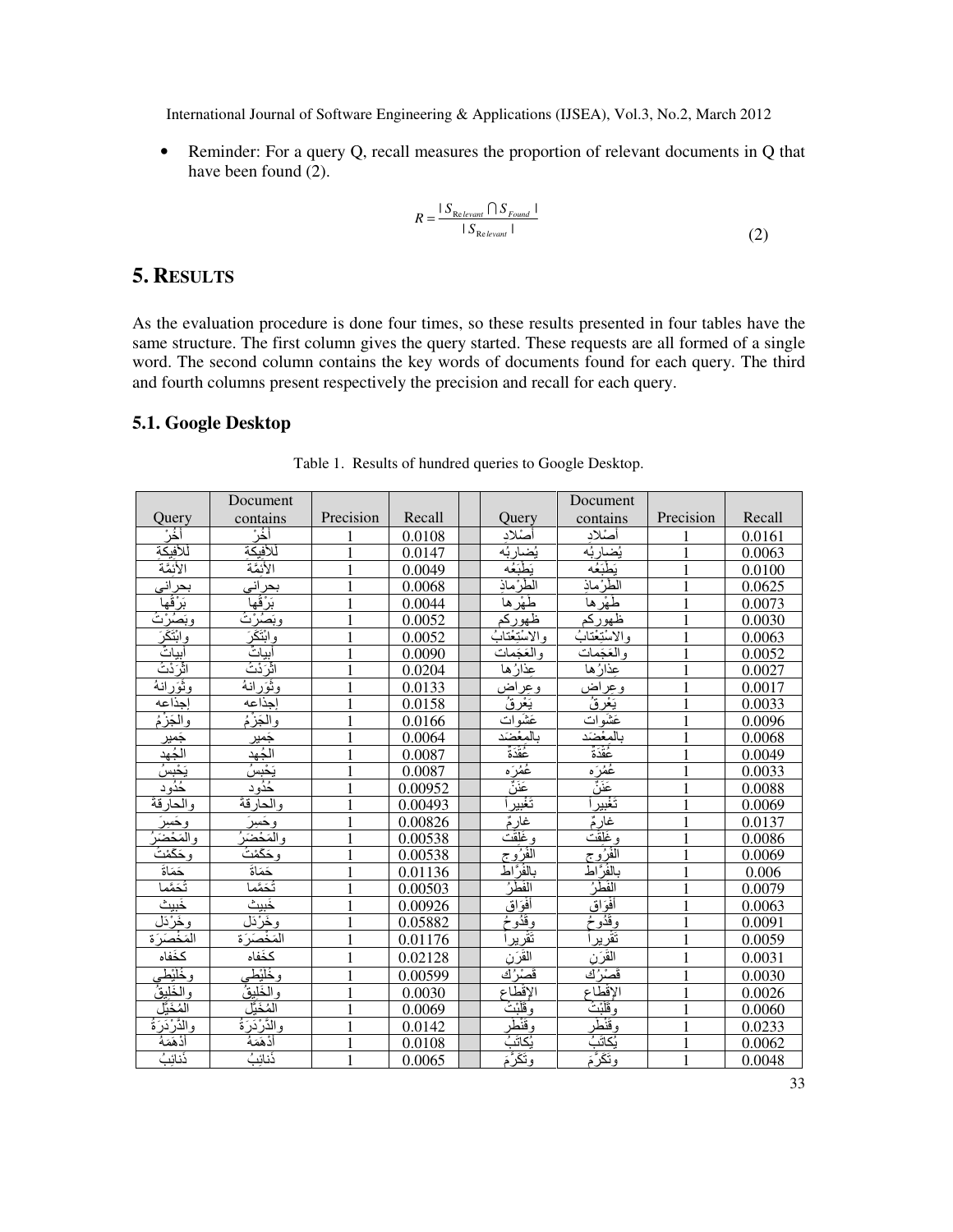| وارْتَبَعوه          | وارْتَبَعوه            |      | 0.0021    | و تَكَلَّلُه         | و تَكَلَّله            | 0.0104 |
|----------------------|------------------------|------|-----------|----------------------|------------------------|--------|
| الردف                | الردف                  |      | 0.0076    | أبَنَه               | أبَنَه                 | 0.0043 |
| وارْتَفَقُو          | <u>وارْتَفَقُو</u>     |      | 0.0060    | ڶ۞ڡٚڂؾؽ              | ڶ۞ؘڡؘٚڂٮٙى             | 0.0057 |
| رَمَلا               | زَمَلا                 |      | 0.0082    | مَحقّه               | مَحقّه                 | 0.0175 |
| وزابدأ               | وزابدأ                 |      | 0.0117    | مُسُوك               | مُسُوك                 | 0.0067 |
| وأزْهَقَتْ           | وأزْهَقَتْ             |      | 0.0128    | والفلأجئ             | <u>ِ المُلَاجِئُ</u>   | 0.0037 |
| المسابل              | المسابل                |      | 0.0080    | يَنْبُوعاً           | يَنْبُوعاً             | 0.0167 |
| سَريح<br>يَسْفَحُه   | سَریح<br>یَسْفَحُه     |      | 0.0068    | الناجل               | الناجل                 | 0.0116 |
|                      |                        |      | 0.0172    | نسم                  | نسم                    | 0.0093 |
| والسَّلْسِلَةَ       | والسَّلْسِكَ           |      | 0.0153    | يَنْصُفْ             | يَنْصُفَ               | 0.0053 |
| سَمِعَ               | َ سَمِعَ<br>وسَوَّدْتُ |      | 0.0041    | أنْفارً              | أنْفارٌ                | 0.0057 |
| وسَوَّدْتُ           |                        |      | 0.0050    | النّواقِزُ           | النّواقِزُ             | 0.0189 |
| -<br>بشرج<br>الشعوبُ | _<br>بشرج<br>الشعوبُ   |      | 0.0093    | <u>والمَنْهَرَةُ</u> | والمَنْهَرَةُ          | 0.0101 |
|                      |                        |      | 0.0080    | <u>والمِوْماسُ</u>   | والمهرْماسُ            | 0.0169 |
| اشمط                 | اشْمِط                 |      | 0.0158    | أَوْتَزَ             | أَوْتَزَ               | 0.0064 |
| صباخ                 | صباحٌ                  |      | 0.0048    | واسْتَوْرَدَه        | واسْ <u>تَوْرَدَ</u> ه | 0.0063 |
| صَر احة              | صَراحة                 |      | 0.0102    | وضَعَتْ              | وضَعَتْ                | 0.0055 |
| الصَّعَافِقَةُ       | الصَّعَافِقَةُ         |      | 0.0434    | وَلْوَلْ             | وَلْوَلْ               | 0.0714 |
| <b>Toutes</b>        |                        | 100% | $1.059\%$ |                      |                        |        |

International Journal of Software Engineering & Applications (IJSEA), Vol.3, No.2, March 2012

# **5.2 Google Desktop updated**

|                                                                                                                                                                                                                                  | Document                                                                                     |           |        |                                                                                                                     | Document                                                                       |           |        |
|----------------------------------------------------------------------------------------------------------------------------------------------------------------------------------------------------------------------------------|----------------------------------------------------------------------------------------------|-----------|--------|---------------------------------------------------------------------------------------------------------------------|--------------------------------------------------------------------------------|-----------|--------|
| Query                                                                                                                                                                                                                            | contains                                                                                     | Precision | Recall | Query                                                                                                               | contains                                                                       | Precision | Recall |
|                                                                                                                                                                                                                                  | Contains<br>أَخُرْ<br>أَلاَفِيكَةِ<br>بِحَرَّانَى<br>بِرُثْهُهَا<br>وَبَصُرْتُ<br>وَبَصُرْتُ |           |        | Viery<br>أصلارية<br>أصلارية<br>يطبيقه<br>أصلاح المسلمان<br>والفخمات<br>والفخمات<br>والفخمات<br>مصاراتها<br>مصاراتها |                                                                                |           |        |
|                                                                                                                                                                                                                                  |                                                                                              |           |        |                                                                                                                     |                                                                                |           |        |
|                                                                                                                                                                                                                                  |                                                                                              |           |        |                                                                                                                     |                                                                                |           |        |
|                                                                                                                                                                                                                                  |                                                                                              |           |        |                                                                                                                     |                                                                                |           |        |
|                                                                                                                                                                                                                                  |                                                                                              |           |        |                                                                                                                     |                                                                                |           |        |
|                                                                                                                                                                                                                                  |                                                                                              |           |        |                                                                                                                     |                                                                                |           |        |
|                                                                                                                                                                                                                                  |                                                                                              |           |        |                                                                                                                     |                                                                                |           |        |
|                                                                                                                                                                                                                                  |                                                                                              |           |        |                                                                                                                     |                                                                                |           |        |
|                                                                                                                                                                                                                                  |                                                                                              |           |        |                                                                                                                     |                                                                                |           |        |
| سمیت<br>بزفها<br>وبَصُرْتُ<br>والنَّنَكَرُ<br>النِّزَدْتُ<br>وَأَنُوَرَانَهُ<br>وَأَنُوَرَانَهُ                                                                                                                                  |                                                                                              |           |        | ے رک<br>وَعَرَاضَ<br>يَعْرَقُ<br>بِالْمِعْضَدِ<br>بِالْمِعْضَدِ<br>عُقْدَةٌ                                         | <u>سبان </u><br>وعراض<br>يَعْرِقُ<br>يَتَشُوات<br>بِالْمِعْضَد<br>بِأَعْقَدَةٌ |           |        |
|                                                                                                                                                                                                                                  |                                                                                              |           |        |                                                                                                                     |                                                                                |           |        |
|                                                                                                                                                                                                                                  |                                                                                              |           |        |                                                                                                                     |                                                                                |           |        |
|                                                                                                                                                                                                                                  |                                                                                              |           |        |                                                                                                                     |                                                                                |           |        |
|                                                                                                                                                                                                                                  |                                                                                              |           |        |                                                                                                                     |                                                                                |           |        |
|                                                                                                                                                                                                                                  |                                                                                              |           |        |                                                                                                                     | <u>—--</u><br>غُفرَه<br>غَنَنٌ<br>قَغْبير أ                                    |           |        |
|                                                                                                                                                                                                                                  |                                                                                              |           |        |                                                                                                                     |                                                                                |           |        |
|                                                                                                                                                                                                                                  |                                                                                              |           |        |                                                                                                                     |                                                                                |           |        |
|                                                                                                                                                                                                                                  |                                                                                              |           |        | سنبير<br>فَالِمُّ<br>وَغَلِقَت<br>الفُوُّرَاطُ<br>بِالفُوَّاطُ                                                      |                                                                                |           |        |
|                                                                                                                                                                                                                                  |                                                                                              |           |        |                                                                                                                     |                                                                                |           |        |
|                                                                                                                                                                                                                                  |                                                                                              |           |        |                                                                                                                     | ر <u></u><br>وغلقت<br>الفُرُو ج                                                |           |        |
|                                                                                                                                                                                                                                  |                                                                                              |           |        |                                                                                                                     |                                                                                |           |        |
|                                                                                                                                                                                                                                  |                                                                                              |           |        |                                                                                                                     |                                                                                |           |        |
|                                                                                                                                                                                                                                  |                                                                                              |           |        |                                                                                                                     |                                                                                |           |        |
|                                                                                                                                                                                                                                  |                                                                                              |           |        | أَفْوَاقٌ<br>وَقُذُو َ                                                                                              |                                                                                |           |        |
| اجزاعة المنظمة المنظمة المنظمة المنظمة المنظمة المنظمة المنظمة المنظمة المنظمة المنظمة المنظمة المنظمة المنظمة<br>والمنظمة المنظمة المنظمة المنظمة المنظمة المنظمة المنظمة المنظمة المنظمة المنظمة المنظمة المنظمة المنظمة المنظ |                                                                                              |           |        | <u> تَقْریز</u>                                                                                                     | <del>گیے</del><br>تقریر                                                        |           |        |
|                                                                                                                                                                                                                                  |                                                                                              |           |        |                                                                                                                     |                                                                                |           |        |
|                                                                                                                                                                                                                                  |                                                                                              |           |        |                                                                                                                     | قَصْرُ كَ                                                                      |           |        |
| والخَلِيقُ                                                                                                                                                                                                                       | والخَلِيقُ,                                                                                  |           |        | الإقطاع                                                                                                             | الإقْطَاعِ                                                                     |           |        |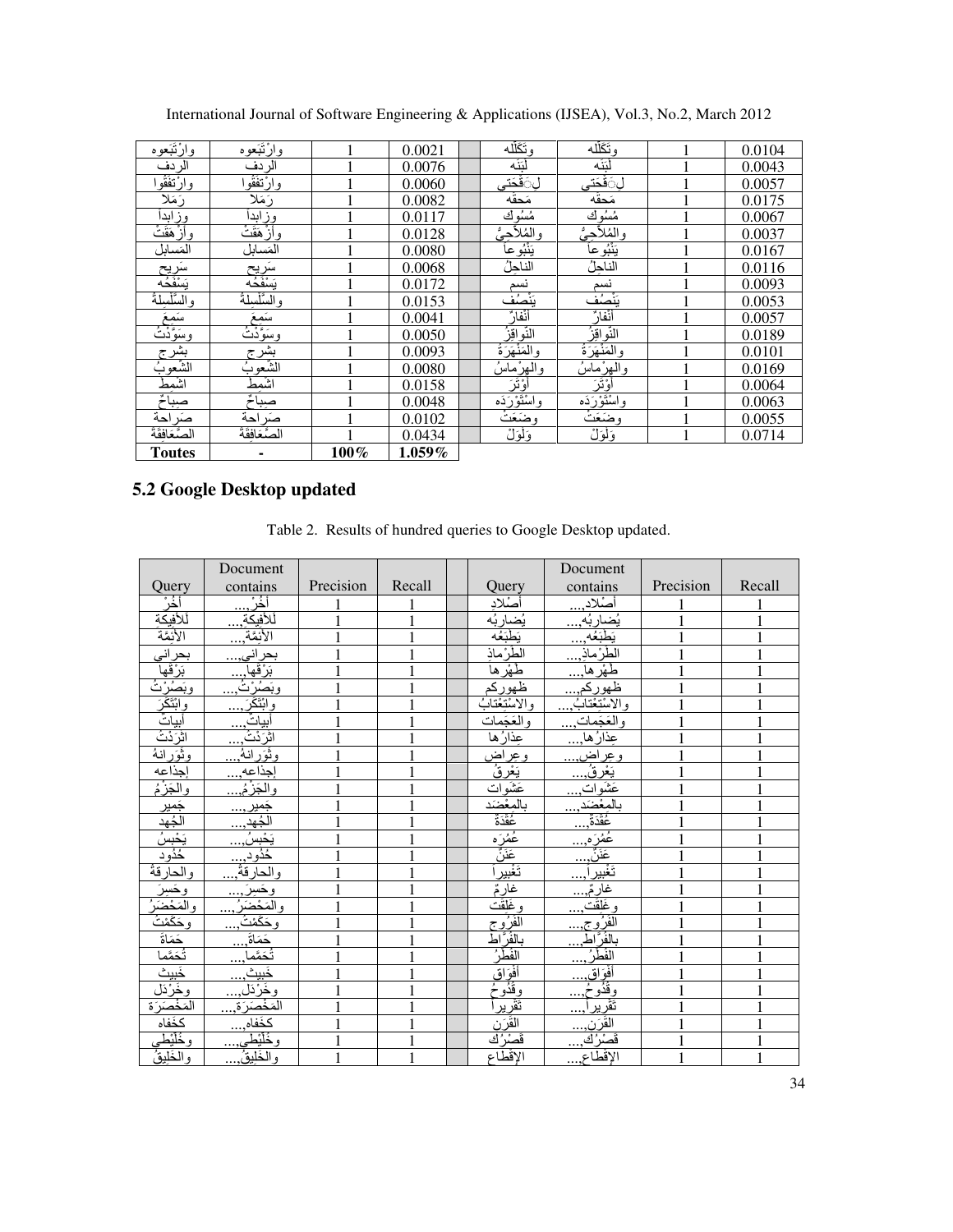| المُخَيِّل<br>وَالَّذَرْنَ مَنْ الْمُخَيِّل<br>أَذْهَمَهُ مِنْ اللَّذِينَ<br>وَارْتَفَقُوْا<br>وَالْرَفَقَقُوْا<br>الصَّفَاقَفَهُ مِنْ سَفَرْنَتَ<br>السَّلْسِلَةُ مُنْ سَفَرْنَتَ<br>وَالسَّلْسِلَةُ مِنْ سَفَرْنَتَ<br>السَّلْسِلِيَّةُ مِنْ سَفَرْ |      |      | وَقَلَّئِنَّ<br>وَتَقَرَّضُ الْفَلَاءُ<br>وَتَكَرَّمُ الْفَلَاءُ<br>وَتَكَرَّمُ الْفَلَاءُ الْفَلَاءُ الْفَلَاءُ الْفَلَاءُ الْفَلَاءُ الْفَلَاءُ الْفَلَاء<br>اللَّهِ الْفَلَاءُ الْفَلَاءُ الْفَلَاءُ الْفَلَاءُ الْفَلَاءُ الْفَلَاءُ |               |  |
|-------------------------------------------------------------------------------------------------------------------------------------------------------------------------------------------------------------------------------------------------------|------|------|------------------------------------------------------------------------------------------------------------------------------------------------------------------------------------------------------------------------------------------|---------------|--|
|                                                                                                                                                                                                                                                       |      |      |                                                                                                                                                                                                                                          |               |  |
|                                                                                                                                                                                                                                                       |      |      |                                                                                                                                                                                                                                          |               |  |
|                                                                                                                                                                                                                                                       |      |      |                                                                                                                                                                                                                                          |               |  |
|                                                                                                                                                                                                                                                       |      |      |                                                                                                                                                                                                                                          |               |  |
|                                                                                                                                                                                                                                                       |      |      |                                                                                                                                                                                                                                          |               |  |
|                                                                                                                                                                                                                                                       |      |      |                                                                                                                                                                                                                                          |               |  |
|                                                                                                                                                                                                                                                       |      |      |                                                                                                                                                                                                                                          |               |  |
|                                                                                                                                                                                                                                                       |      |      |                                                                                                                                                                                                                                          |               |  |
|                                                                                                                                                                                                                                                       |      |      |                                                                                                                                                                                                                                          |               |  |
|                                                                                                                                                                                                                                                       |      |      |                                                                                                                                                                                                                                          |               |  |
|                                                                                                                                                                                                                                                       |      |      |                                                                                                                                                                                                                                          |               |  |
|                                                                                                                                                                                                                                                       |      |      |                                                                                                                                                                                                                                          |               |  |
|                                                                                                                                                                                                                                                       |      |      |                                                                                                                                                                                                                                          |               |  |
|                                                                                                                                                                                                                                                       |      |      |                                                                                                                                                                                                                                          |               |  |
|                                                                                                                                                                                                                                                       |      |      |                                                                                                                                                                                                                                          | الْمَنْهَرَةُ |  |
|                                                                                                                                                                                                                                                       |      |      |                                                                                                                                                                                                                                          |               |  |
|                                                                                                                                                                                                                                                       |      |      |                                                                                                                                                                                                                                          |               |  |
|                                                                                                                                                                                                                                                       |      |      |                                                                                                                                                                                                                                          |               |  |
|                                                                                                                                                                                                                                                       |      |      |                                                                                                                                                                                                                                          |               |  |
|                                                                                                                                                                                                                                                       |      |      |                                                                                                                                                                                                                                          |               |  |
| <b>Toutes</b>                                                                                                                                                                                                                                         | 100% | 100% |                                                                                                                                                                                                                                          |               |  |

International Journal of Software Engineering & Applications (IJSEA), Vol.3, No.2, March 2012

# **5.3. Peer-to-Peer application with simple indexation**

Table 3. Results of hundred queries to Peer-to-Peer application with simple indexation

|                                                                | Document                         |           |         |                                        | Document                                    |              |        |
|----------------------------------------------------------------|----------------------------------|-----------|---------|----------------------------------------|---------------------------------------------|--------------|--------|
| Ouery                                                          | contains                         | Precision | Recall  | Ouery                                  | contains                                    | Precision    | Recall |
| أخُرُ                                                          | أخُرٌ                            |           | 0.0108  | أصلاد                                  | أصلاد                                       |              | 0.0161 |
| للأفيكة                                                        | للأفكة                           |           | 0.0147  |                                        | <u>يُضباربُ</u> ه                           |              | 0.0063 |
| الأنمَّة                                                       | الأنقة                           |           | 0.0049  | يُضارِبُهَ<br>يَطْبَعُه<br>الطِّرْماذِ | <u>َيَطْبَعُه</u><br>الطِّرْماذِ            |              | 0.0100 |
| <u>بحرانی</u><br>بَرْقَها<br>وبَصُرْتُ<br>وابْتَكَرَ<br>أبياتٌ | <u>بحرانے</u>                    |           | 0.0068  |                                        |                                             |              | 0.0625 |
|                                                                | بَرْقَها                         |           | 0.0044  | لْحَهْرْهَا                            | طَهْرٌهاَ                                   |              | 0.0073 |
|                                                                | وبَصُرْتُ                        |           | 0.0052  | ظهوركم                                 | <u>ظهورکم</u>                               |              | 0.0030 |
|                                                                | وَابْتُكَرَ                      |           | 0.0052  | والاسْتِغْتَابُ                        | والاستغناب                                  |              | 0.0063 |
|                                                                | ابياتٌ                           |           | 0.0090  | والعَجَمات                             | <u>والعَجَمات</u><br>عِذارُها               |              | 0.0052 |
| <u>اثَرَدْتُ</u>                                               | <u>اثَرَدْتُ</u>                 |           | 0.0204  | عِذَارُهَا                             |                                             |              | 0.0027 |
| وثَوَّرانهُ                                                    | وثَوَّرانهُ                      |           | 0.0133  | وعِرا <u>ض</u><br>يَعْرِقُ             | <u>وعراض</u><br>یَغْرقُ                     |              | 0.0017 |
| إجذاعه                                                         | إجذاعه                           |           | 0.0158  |                                        |                                             |              | 0.0033 |
| والجَزْمُ                                                      | والجَزْمُ                        |           | 0.0166  | عَشَوات                                | عَشَوات                                     |              | 0.0096 |
|                                                                | کند<br>جَمير<br>الجُهد<br>جَدُود |           | 0.0064  | بالمغضد                                | بالمِعْضَد<br>عُقْدَةٌ                      |              | 0.0068 |
|                                                                |                                  |           | 0.0087  | عُقْدَةٌ                               |                                             |              | 0.0049 |
|                                                                |                                  |           | 0.0087  | عُمُرَه<br>عَنَنٌ                      | عُمُرَه<br>عَنَنٌ                           |              | 0.0033 |
|                                                                |                                  |           | 0.00952 |                                        |                                             |              | 0.0088 |
|                                                                | والحارقة                         |           | 0.00493 | تَغْبير                                | تَغْيير                                     |              | 0.0069 |
| <u>وحَسِرَ</u><br>والمَحْضَرُ<br>وحَكَمْتُ<br>حَمَاةَ          |                                  |           | 0.00826 | غارمٌ                                  | غارمٌ                                       |              | 0.0137 |
|                                                                |                                  |           | 0.00538 | <u>و غَلِقَٰت<br/>الفُرُوج</u>         | وغَلِقَتْ                                   |              | 0.0086 |
|                                                                |                                  |           | 0.00538 |                                        | <u>وعيف<br/>الفَرُوج</u><br>بالفَرَّاط      |              | 0.0069 |
|                                                                | حَمَاةَ                          |           | 0.01136 | بالفَرَّاط                             |                                             |              | 0.006  |
| ثُخَمَّما                                                      | تُحَمَّم                         |           | 0.00503 | الفطر                                  | الفطرُ                                      |              | 0.0079 |
|                                                                |                                  |           | 0.00926 |                                        | أفْوَاق                                     |              | 0.0063 |
| <u>خَسِٹ</u><br>وخَرْدَ <u>ل</u><br>المَخْصَرَة                | خَبي <u>ث</u><br>وخَرْدَل        |           | 0.05882 | اَفْوَاق<br><u>وفُ</u> دُوحُ           |                                             |              | 0.0091 |
|                                                                | المَخْصَرَة                      |           | 0.01176 |                                        | <del>وَقُدُوحُ</del><br>تَقْ <u>رِير</u> اً | $\mathbf{1}$ | 0.0059 |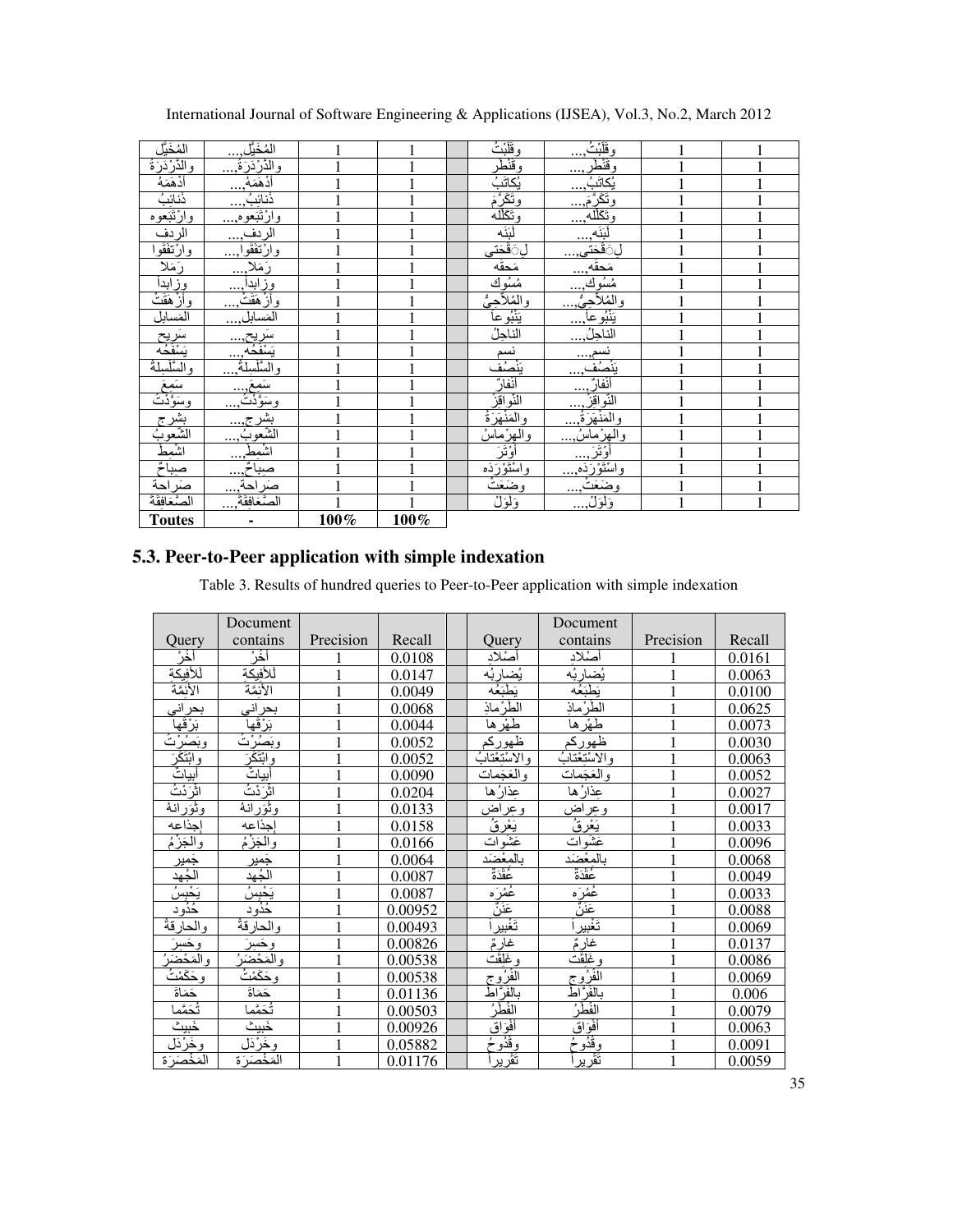| كخَفاه                                                          | كخفاه                                                           |         | 0.02128   | القَرَنِ                                               | القَرَنِ                                                        |   | 0.0031 |
|-----------------------------------------------------------------|-----------------------------------------------------------------|---------|-----------|--------------------------------------------------------|-----------------------------------------------------------------|---|--------|
| وخُلَيْطي                                                       | وخُلَيْط                                                        |         | 0.00599   | قَصْرُكَ                                               | <u>قَصْرُكَ</u>                                                 |   | 0.0030 |
| <u>والخَلِيقُ</u><br>والخَلِيقُ<br>والدَّرْدَرَةُ<br>أَدْهَمَهُ | والخليق                                                         |         | 0.0030    | الإقطاع                                                | الإقطاع                                                         |   | 0.0026 |
|                                                                 | المُخَيَّل                                                      |         | 0.0069    | مُتَّقِينَ<br>وَقَلَبْنَ                               | <u>وُقَلَّبْتُ</u><br>وَقَنْطَر                                 |   | 0.0060 |
|                                                                 | <u>والذَّرْدَزَةُ</u><br>أَدْهَمَهُ                             |         | 0.0142    |                                                        |                                                                 |   | 0.0233 |
|                                                                 |                                                                 |         | 0.0108    |                                                        |                                                                 |   | 0.0062 |
| نَنائِبُ                                                        | ذَنائِبُ                                                        |         | 0.0065    | <u>نُکاتَبُ</u><br>يُکَاتَبُ<br>وتَکَلَّلَه<br>لَبَنَه | <u>بِ<br/>يُكاتَبُ</u><br>وتَكَلَّلُه<br>وتَكَلَّلُه<br>لَبَنَه |   | 0.0048 |
| وارْتَبَعوه                                                     | وارْتَبَعوه                                                     |         | 0.0021    |                                                        |                                                                 |   | 0.0104 |
|                                                                 |                                                                 |         | 0.0076    |                                                        |                                                                 |   | 0.0043 |
| <u>آلردف</u><br>وارْتَفَقَو                                     | <u>الردف</u><br>وارْتَفَقُوا                                    |         | 0.0060    | <u>ل</u> َ َقۡخَتـ <i>َـ</i><br>مَحقَه                 | <u>ل</u> َ َقۡخَت <i>َـو</i><br>مَحقَه                          |   | 0.0057 |
| زَمَلا                                                          | رَمَلا                                                          |         | 0.0082    |                                                        |                                                                 |   | 0.0175 |
| وزابدأ                                                          | وزابدأ                                                          |         | 0.0117    | مُسُوك                                                 | مُسُوك                                                          |   | 0.0067 |
| و أَزْ هَقَتْ                                                   | ۿؘقَّتُ<br>و أزْ                                                |         | 0.0128    | <u>والمُلاَّحِيُّ</u><br>يَنْبُوعاً                    | <u>والمُلاَّحِیُّ</u><br>يَنْبُوعاً<br>الناحِلُ                 |   | 0.0037 |
| المسابل                                                         | المَسابل                                                        |         | 0.0080    |                                                        |                                                                 |   | 0.0167 |
|                                                                 |                                                                 |         | 0.0068    | الناجلُ                                                |                                                                 |   | 0.0116 |
|                                                                 |                                                                 |         | 0.0172    |                                                        |                                                                 |   | 0.0093 |
| <u>سَرِيح<br/>يَسْفَحُه</u><br>والسَّلْسِلَّةُ                  | <del>سَرِيحِ<br/>يَسْفَحُهِ<br/>والسَّلْسِلَةُ</del>            |         | 0.0153    | نسم<br>يَنْصُف                                         | نسم<br>يَنْصُف                                                  |   | 0.0053 |
|                                                                 |                                                                 |         | 0.0041    | أنْفار"                                                | أنْفارٌ                                                         |   | 0.0057 |
|                                                                 |                                                                 |         | 0.0050    | النّواقِزُ                                             | النّواقِزُ                                                      |   | 0.0189 |
|                                                                 |                                                                 |         | 0.0093    | <u>المَنْهَرَ ةُ</u>                                   | والعَنْهَرَةُ                                                   |   | 0.0101 |
|                                                                 |                                                                 |         | 0.0080    | والمهزماس                                              | والمهزماس                                                       |   | 0.0169 |
|                                                                 | <u>ويسبب</u><br>سَمِعَ<br>وِسَوَّدْتُ<br>الشَّعوبُ<br>الشَّعوبُ |         | 0.0158    | أَوْتَزَ                                               |                                                                 |   | 0.0064 |
| <u>صباحٌ</u><br>صَراحة                                          | صِياءٌ                                                          |         | 0.0048    | واسْتَوْرَدَه                                          | واسْتَوْرَدَه                                                   |   | 0.0063 |
|                                                                 | صراحة                                                           |         | 0.0102    | وضَعَتْ                                                | <u>وضَعَتْ</u><br>وَلَوَلُ                                      |   | 0.0055 |
| الصَّعَافِقَةُ                                                  | الصَّعَافِقَةَ                                                  |         | 0.0434    | وَلْوَلْ                                               |                                                                 | 1 | 0.0714 |
| <b>Toutes</b>                                                   |                                                                 | $100\%$ | $1.059\%$ |                                                        |                                                                 |   |        |

International Journal of Software Engineering & Applications (IJSEA), Vol.3, No.2, March 2012

# **5.4. Peer-to-Per application with advanced Arabic indexation**

Table 4. Results of hundred queries to peer-to-peer application with advanced Arabic indexation

|                                                                        | Document                                                              |           |        |                                                                                                                                                                          | Document                                    |                       |        |
|------------------------------------------------------------------------|-----------------------------------------------------------------------|-----------|--------|--------------------------------------------------------------------------------------------------------------------------------------------------------------------------|---------------------------------------------|-----------------------|--------|
| Query                                                                  | contains                                                              | Precision | Recall | Query                                                                                                                                                                    | contains                                    | Precision $\parallel$ | Recall |
| <u>ؖڵڂُر</u><br><u>لَلأفِيكة</u><br>الأَنِقَّة                         |                                                                       |           |        | كلمات<br>أصلات<br>يُطْبَعُه<br>الطَّرْمانِ<br>الطَّرْمانِ<br>طَهْرِرِ ها<br>ويحراض الله عشوات<br>ويحراض الله عشوات<br>ويحراض<br>ويحراض<br>ويحراض<br>المعضوات<br>المعضوات | أصْلاد <sub></sub><br>يُضباريُه <sub></sub> |                       |        |
|                                                                        |                                                                       |           |        |                                                                                                                                                                          |                                             |                       |        |
|                                                                        |                                                                       |           |        |                                                                                                                                                                          | يَطْبَغُه                                   |                       |        |
| منوب<br>بعرانی<br>بَرْقَها<br>وَابْتَكَرَ<br>وَابْتَكَرَ<br>اَبْزَدْتُ | <u>ي</u>                                                              |           |        |                                                                                                                                                                          |                                             |                       |        |
|                                                                        | يَزْقَها                                                              |           |        |                                                                                                                                                                          |                                             |                       |        |
|                                                                        | <u>وبَصُرْتٌ</u>                                                      |           |        |                                                                                                                                                                          |                                             |                       |        |
|                                                                        | ۣٳڹۘؾٞػٙڒ                                                             |           |        |                                                                                                                                                                          |                                             |                       |        |
|                                                                        |                                                                       |           |        |                                                                                                                                                                          |                                             |                       |        |
|                                                                        |                                                                       |           |        |                                                                                                                                                                          | ُ عِذَارُ ها,                               |                       |        |
| وثَوَرانهُ                                                             | انزدت<br>وتُوَرانهُ                                                   |           |        |                                                                                                                                                                          |                                             |                       |        |
|                                                                        |                                                                       |           |        |                                                                                                                                                                          |                                             |                       |        |
| كعناء<br>والجَزْءُ والجَزْءُ<br>والجَزْءُ<br>الجُمِينُ<br>الجُمْونِ    | <u>درين = </u><br>إجذاعه<br>والجَزْءُ<br>أيكه<br>يَخْبِسُ<br>يَخْبُسُ |           |        |                                                                                                                                                                          |                                             |                       |        |
|                                                                        |                                                                       |           |        |                                                                                                                                                                          |                                             |                       |        |
|                                                                        |                                                                       |           |        |                                                                                                                                                                          |                                             |                       |        |
|                                                                        |                                                                       |           |        | سنة<br>عَفَرَهُ<br>تَغْبِيراً<br>غَالِمٌ                                                                                                                                 |                                             |                       |        |
|                                                                        |                                                                       |           |        |                                                                                                                                                                          |                                             |                       |        |
| والحارقة                                                               | <u>حدي</u><br>وا <u>لحارق</u> ة.                                      |           |        |                                                                                                                                                                          |                                             |                       |        |
|                                                                        |                                                                       |           |        |                                                                                                                                                                          |                                             |                       |        |
|                                                                        |                                                                       |           |        | ريد<br>وغُلِقَة                                                                                                                                                          | كنيتين<br>وغَ <mark>كِ</mark> ة             |                       |        |
|                                                                        |                                                                       |           |        | <u>الفَرُوج</u>                                                                                                                                                          |                                             |                       |        |
| خَمَاةَ                                                                | خَمَاةَ,                                                              |           |        | بالفُرَّاط                                                                                                                                                               | بالفُرَّاط,                                 |                       |        |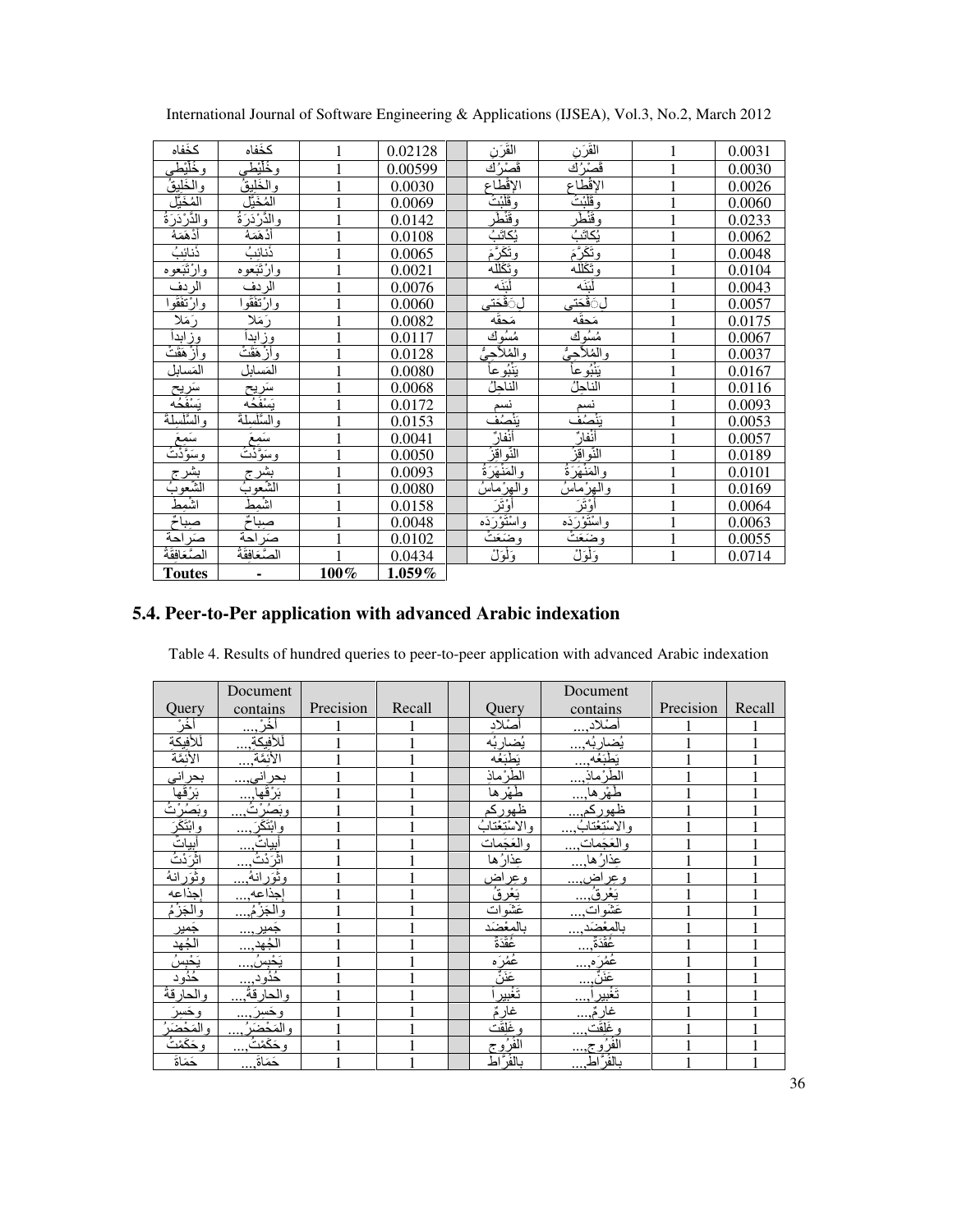|                                                                                                                                                                                                                                     |         |         | الفَطْنُ إِنَّ اللَّهُ وَاللَّهُ وَاللَّهُ وَاللَّهُ وَاللَّهُ وَاللَّهُ وَاللَّهُ وَاللَّهُ وَاللَّهُ وَاللَّ<br>اللَّهُ وَاللَّهُ وَاللَّهُ وَاللَّهُ وَاللَّهُ وَاللَّهُ وَاللَّهُ وَاللَّهُ وَاللَّهُ وَاللَّهُ وَاللَّهُ وَ |              |   |
|-------------------------------------------------------------------------------------------------------------------------------------------------------------------------------------------------------------------------------------|---------|---------|----------------------------------------------------------------------------------------------------------------------------------------------------------------------------------------------------------------------------------|--------------|---|
|                                                                                                                                                                                                                                     |         |         |                                                                                                                                                                                                                                  |              |   |
| نُّخَفَّفا وَ يَذَا يَذَا يَخْصَلُ<br>وَخَزَّذَنَ فَا يَخْصُلُ وَ يَخْزُدَنَ فَا يَخْصُلُ وَ يَخْزُدَنَ فَا يَخْطَبُ وَ يَخْلُثُ وَ يَخْطَبُ وَ يَخْ<br>وَالْخَلَيْفِيُّ وَ يَخْطَبُ وَ يَخْطَبُ وَ يَخْطَبُ وَ يَخْطِبُ وَ يَخْطِب |         |         |                                                                                                                                                                                                                                  | $\mathbf{1}$ | 1 |
|                                                                                                                                                                                                                                     | $100\%$ | $100\%$ |                                                                                                                                                                                                                                  |              |   |

International Journal of Software Engineering & Applications (IJSEA), Vol.3, No.2, March 2012



Figure 4. Successful percentage for every application.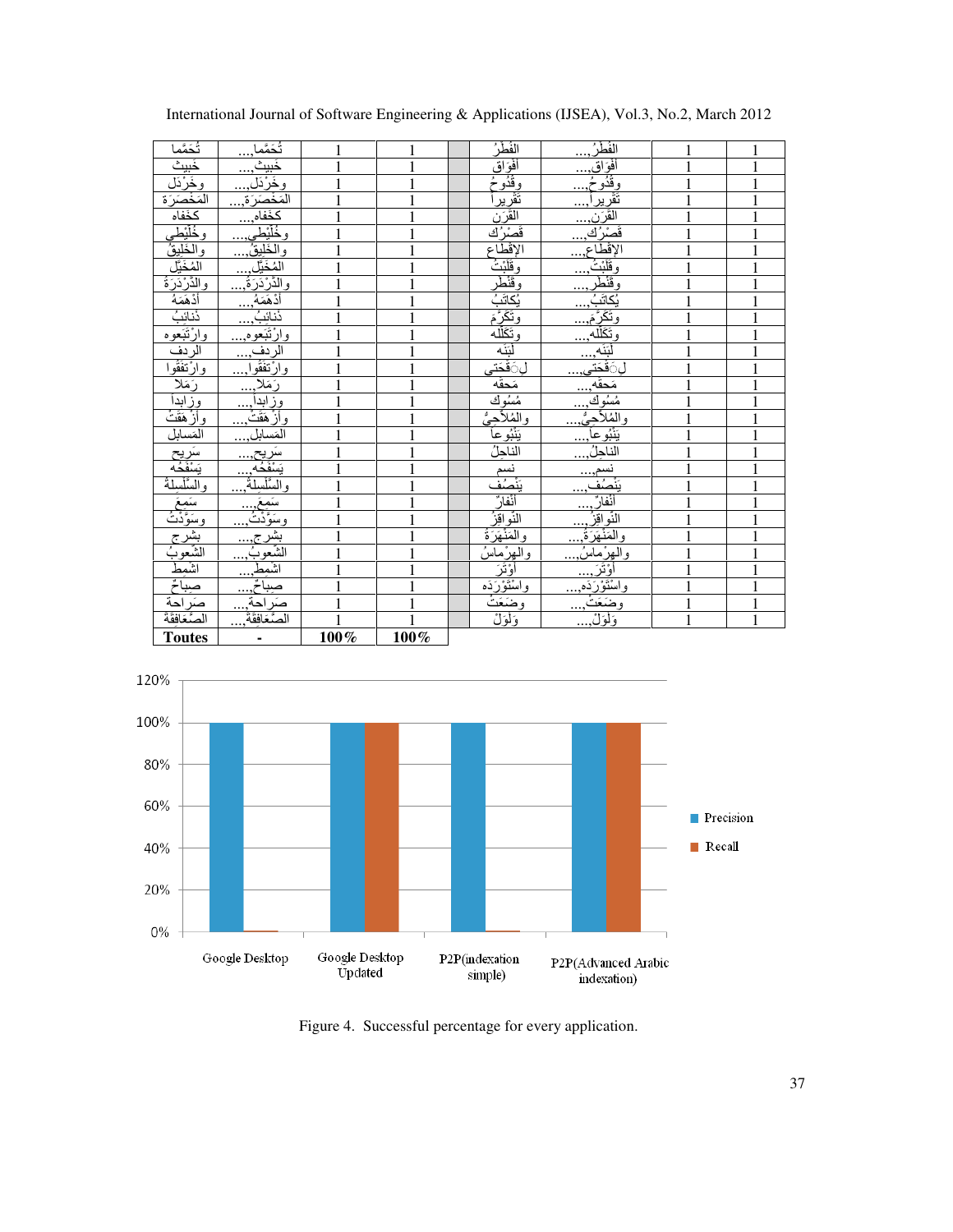Since the functions implemented for each search application take as an input a set of words (words as queries), the evaluation operation is simple and fast. It provides the performance of search application, which differs from an application to another. The results of hundreds of queries to the Google Desktop are presented in table1. These results show that the Google Desktop that can retrieve documents, contain exactly the query word and whatever the word is used. For this reason, the precision of the word used in Google Desktop, it is 1 (one document found) or 0 (no documents found). Similarly, the recall of the word, it is 5% (one document found among twenty relevant) or 0% (no documents found). For example, if we have a query "أَخُرْ" اُ Google Desktop can retrieve only the documents containing the same form of the word, without changing any letter of the word. Thus, Google Desktop can retrieve the document containing others words which are derived from the same root of "رْ خُ أ". So it seems that the Google Desktop ُ considers theform of a written word without analyzing it . In addition, the average precision of the Google Desktop is 100%, because Google Desktop retrieves at least one document that contains the same query word and this document is usually a relevant document and the average recall is about 1%. From that result, the problems of the Google Desktop appear in its local version, in the extraction of information from Arabic documents. It seems that the specific treatments for Arabic language, particularly the morphological analysis, are not included in this search engine.

After the results of Google Desktop, we take the experiments that we performed by changing the query to add the words of the same group (have same root) to the keyword. This is achieved through an application that sits between the user query and the Google Desktop to obtain the Google Desktop Updated. We obtain the results of hundreds of queries to the Google Desktop Updated are presented in table2. We reach the value of 100% for both precision and recall. In consideration that the relevant documents for a query are the documents contain a word have the same root of the initial query word.

Similarly, Peer-to-Peer application with simple indexation results is present in the table 3. These results show also that this application that can retrieve documents, contain exactly the query word and whatever the word is used. To achieve these results we repeat this evaluation on Peer-to-Peer application with advanced Arabic indexation, as the Google Desktop Updated, we reach the value of 100% for both precision and recall.

## **6. CONCLUSION**

In this paper, we are interested in studying the performance of the search engine Google Desktop on documents in Arabic language. Also, we have proposed an update to the Google Desktop that uses the techniques of root extraction in Arabic language in order to increase the performance of Google Desktop when the request concerns Arabic documents, and we have evaluated the performance of this engine in this context. We are interested also to evaluate the performance of Peer-to-Peer application in two ways. The first one uses a simple indexation that indexes Arabic documents without taking in consideration the root of words. The second way takes in consideration the roots in the indexation of Arabic documents. The results obtained in the previous section show clearly that the use of Arabic root extraction improves clearly the result of research on Arabic documents.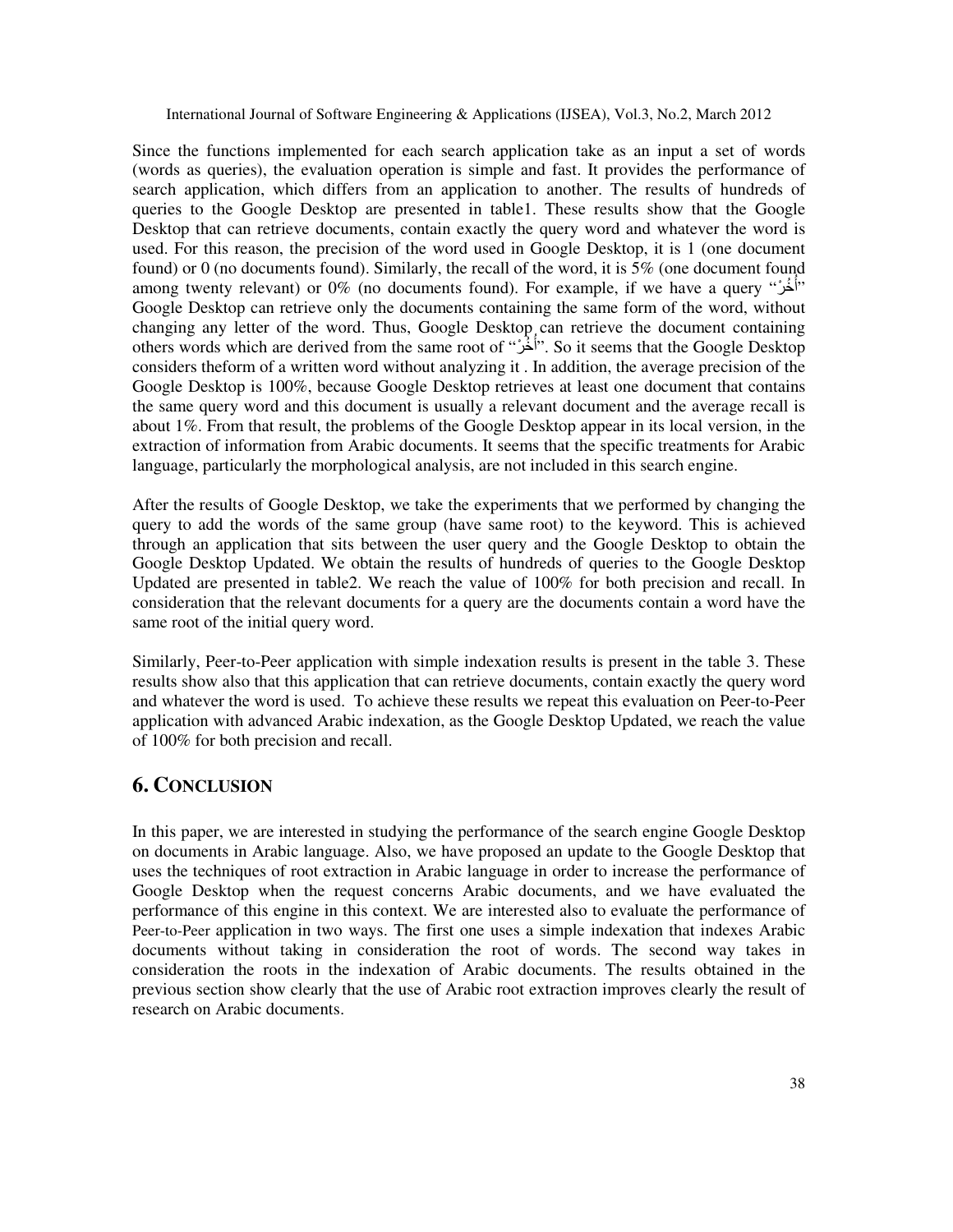#### **ACKNOWLEDGEMENTS**

This work has been done as a part of the projects "Automatic information extraction form Arabic texts" by CNRSL, "Extraction automatique d'information à partir des documents Arabes", UL and "Arabic speech synthesis from text, with natural prosody, using linguistic and semantic analysis" PCSL.

#### **REFERENCES**

- [1] Al-Kharashi , (1999 ) "A Web Search Engine for Indexing, Searching and Publishing Arabic Bibliographic Databases," Proc. Internet Global Summit.
- [2] Wikipedia moteur de recherche (WWMR), (2010) web site : http://fr.wikipedia. org/ wiki/ Moteur de recherche.
- [3] Al Kharashi & Evens, (1994) "Comparing words, stems, and roots as index terms in an Arabic Information Retrieval system". Journal of the American Society for Information Science, vol. 45, No. 8, pp. 548 – 560.
- [4] Soudi & van den Bosch & Neumann, (2007) "Arabic Computational Morphology. Knowledge-Based and Empirical Methods". Dordrecht, the Netherlands: Springer. pp. 309-310.
- [5] El-Halees, (2007) "Arabic Text Classification Using Maximum Entropy". The Islamic University Journal (Series of Natural Studies and Engineering), vol. 15, No. 1, pp. 157-167.
- [6] Attia, (2007), "An Ambiguity-Controlled Morphological Analyzer for Modern Standard Arabic Modeling Finite State Networks". The Challenge of Arabic for NLP/MT, pp. 48-67.
- [7] Kharashi, & Evens, (1998) "A Computational Morphology System for Arabic", Proceedings of COLING-ACL, New Brunswick, NJ, pp. 66-72.
- [8] Dichy &Farghaly, (2003) "Roots & Patterns vs. Stems plus Grammar-lexis Specifications: On What Basis Should a Multilingual Database Centered on Arabic be Built?". MT Summit IX -- workshop: Machine Translation for Semitic Languages, New Orleans, USA.
- [9] Al Sughaiyer & Al-Kharashi, (2004) "Arabic Morphological Analysis Techniques: A Comprehensive Survey". Journal of the American Society for Information Science and Technology, PP. 189 - 213.
- [10] Sonbol & Ghneim & Desouki, (2008) "Arabic Morphological Analysis: a New Approach", In Information and Communication Technologies: From Theory to Applications. ICTTA.
- [11] Ryan & Rambow & Habash & Diab & Rudin, (2008) "Arabic Morphological Tagging, Diacritization, and Lemmatization Using Lexeme Models and Feature Ranking". In Proceedings of Association for Computational Linguistics (ACL), Columbus, Ohio.
- [12] Abacus Référencement(AR), (2010), website : http://www.abacus-referencement.com/lexique/ indexeur.htm.
- [13] ALJAZEERA.NET, (2010), website: www.aljazeera.net.
- [14] Al Hajjar & Hajjar & Zreik, (2009) "Classification of Arabic Information Extraction methods", 2nd International Conference on Arabic Language Resources and Tools Cairo (Egypt), pp. 22 – 23.
- [15] Al-Mustaqbal, (2010), website: www.almustaqbal.com.
- [16] AlSafir, (2010), web site: www.assafir.com.
- [17] Al Nahar, (2010), website: www.annahar.com.
- [18] SEO Search Consultants Directory, (2010), website: http://www. seoconsultants.com /searchengines/.
- [19] Habash & Rambow, (2006) "MAGEAD: A Morphological Analyzer and Generator for the Arabic Dialects". In Proceedings of the 21st International Conference on Computational Linguistics and 44th Annual Meeting of the ACL, pp. 681-688.